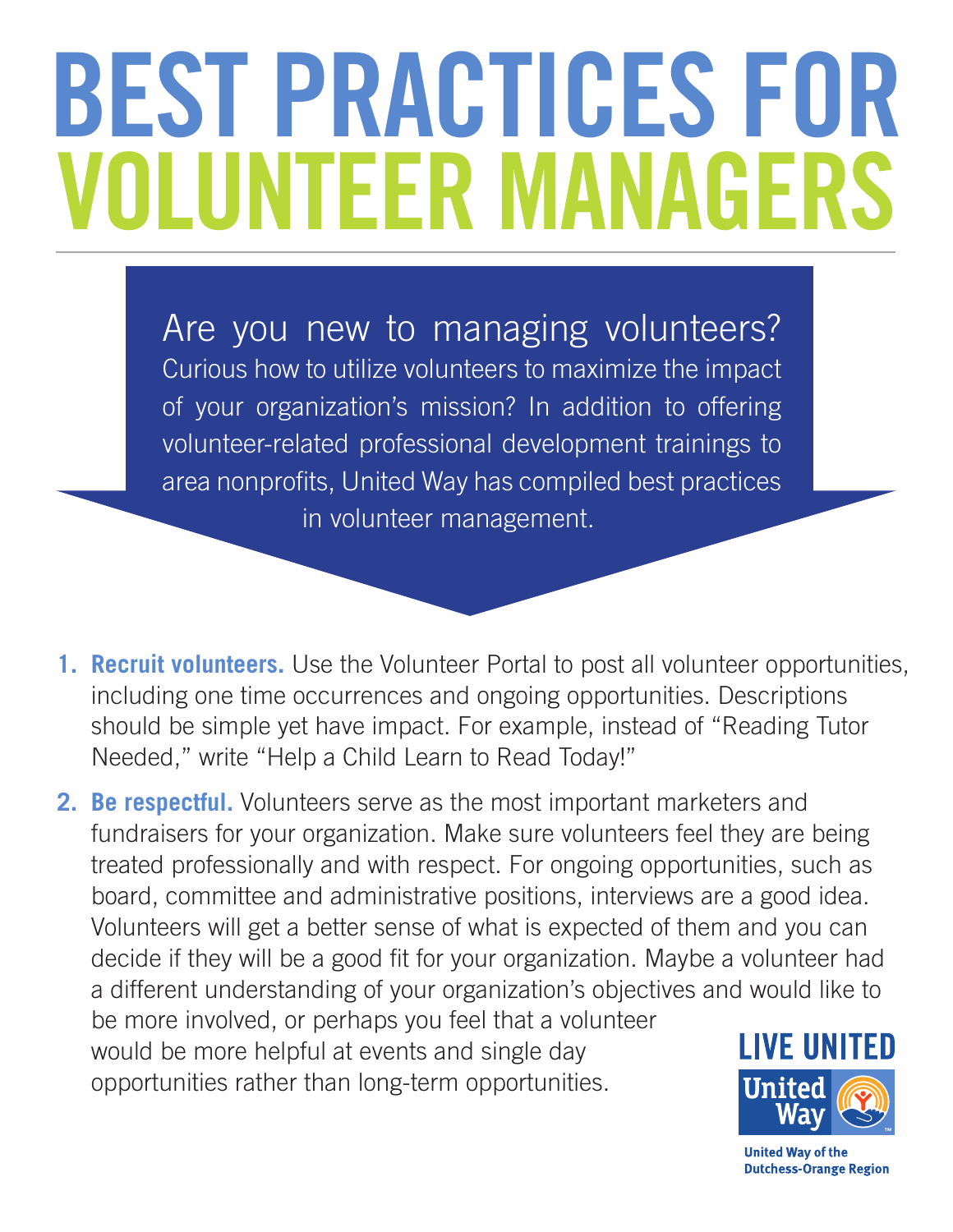## **BEST PRACTICES FOR VOLUNTEER MANAGERS**

- **3. Be clear.** Be upfront with all volunteer expectations. Expectations for ongoing volunteers should be in writing and volunteers should sign off. Example, " I (volunteer) will commit to serve x hours per week, I will be on time, I will try to give notice 24 hours in advance if I cannot come to a meeting…." Does other documentation need to be filled out such as a liability waiver? Do you have a formal application? If volunteers are not aware of what is expected of them, it is difficult to evaluate their performance. If a volunteer is not satisfying expected commitments, but has good intentions, see if they can still assist your organization, but in a different capacity.
- **4. Don't waste their time.** Volunteers want to do meaningful work. Make sure that for events you do not have too many volunteers or little for them to do. Odds are they might not return if they do not feel vital.
- **5. Be organized.** Have your event put together successfully. Make sure to be early (before your volunteers arrive). All supplies should be already onsite. If errands need to be run make sure another staff person is responsible so that you can be attentive to your volunteers. Or on the other hand, make sure your meeting has a purpose. Have an agenda ahead of time. Volunteers should not spend their tenure brainstorming.
- **6. Follow-up.** Make sure to keep in regular contact with volunteers, engage them in your organization. Continue to let them know about upcoming opportunities with your organization. Offer ongoing opportunities to engaged one-time or event volunteers, when possible.
- **7. Be positive and encouraging.** Send thank you cards and emails, in a timely manner. If your organization is able to, recognize those volunteers who have gone above and beyond my hosting an appreciation breakfast or volunteer recognition ceremony.